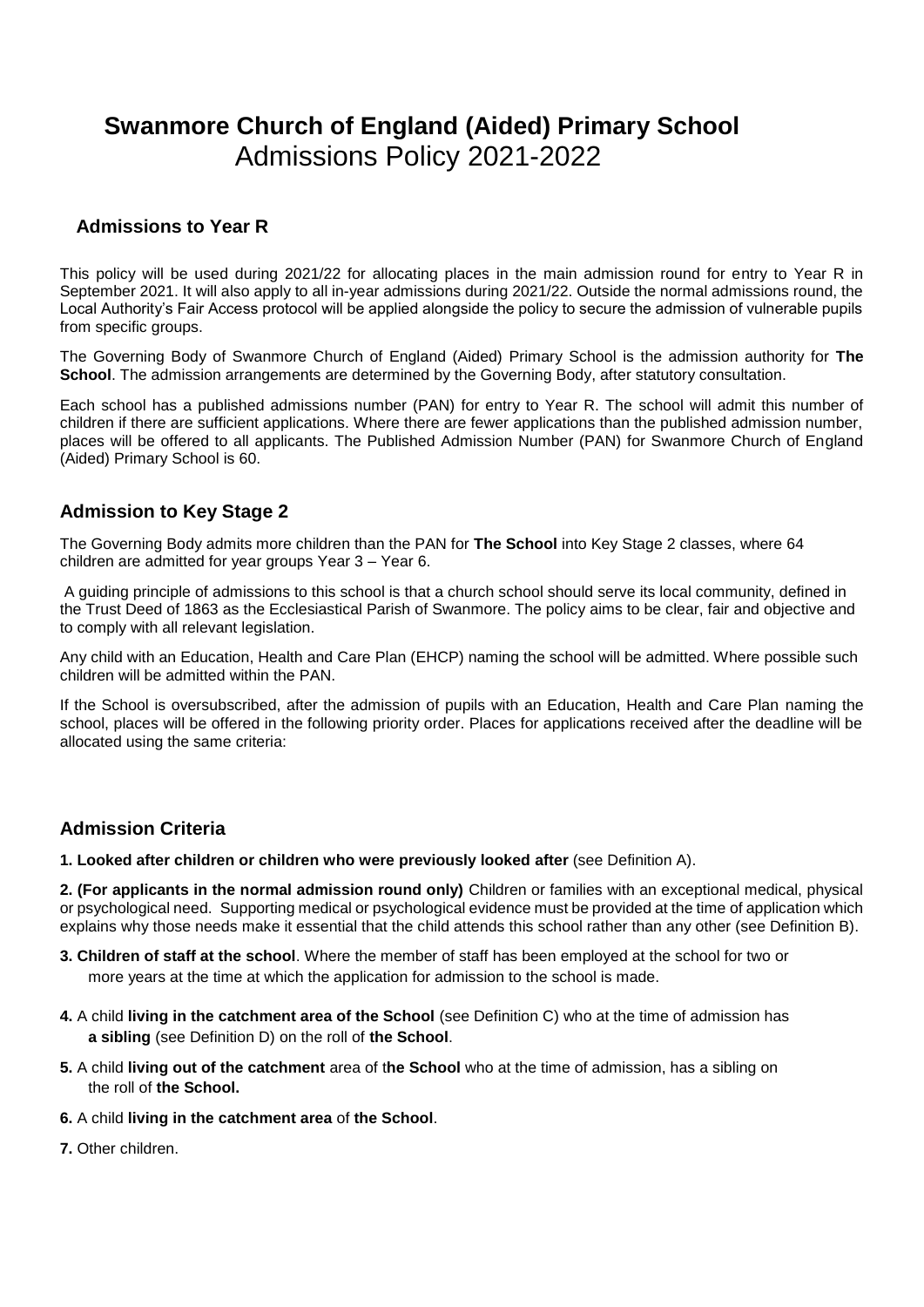## **Definitions**

#### **A Looked-after children and children who were previously looked after**

Looked after children are defined as those who are (a) in the care of a local authority, or (b) being provided with accommodation by a local authority in the exercise of their social services function (see the definition in Section 22(1) of the Children Act 1989) at the time of making an application. Previously looked after children are those who were previously looked after but ceased to be so because, immediately after being looked after, they became subject to an adoption order, child arrangements order or special guardianship order. An adoption order is an order under section 46 of the Adoption and Children Act 2002 or section 12 of the Adoption Act 1976. Child arrangement orders are defined in section 8 of the Children Act 1989, as amended by section 12 of the Children and Families Act 2014. Child arrangement orders replace residence orders and any residence order in force prior to 22 April 2014 is deemed to be a child arrangements order. Section 14A of the Children Act 1989 defines a 'special guardianship order' as an order appointing one or more individuals to be a child's special guardian (or special guardians).

Previously looked after children also includes those who appear (to the admission authority) to have been in state care outside of England and ceased to be in state care as a result of being adopted. A child is regarded as having been in state care outside of England if they were in the care of or were accommodated by a public authority, a religious organisation, or any other provider of care whose sole or main purpose is to benefit society.

#### **B Serious medical, physical or psychological condition**

Where a place is requested for a child or family who have a serious medical, physical and/or psychological condition, you must supply supporting independent evidence at the time of application confirming the reason(s) why attendance at Swanmore Church of England (Aided) Primary School is essential rather than any other school. You must describe the difficulties that would be caused if the child had to attend another school. The evidence should be provided by a suitably qualified medical professional. The evidence will be considered carefully in confidence by the admissions committee of The Governing Body, who will endeavour to reach a fair and equitable decision. Priority will be given to those children whose evidence establishes that they have a demonstrable and significant need to attend a particular school.

#### **C The Catchment Area**

The catchment area for Swanmore Church of England (Aided) Primary School is the Ecclesiastical Parish of Swanmore. The child's permanent residence is where they live, normally including weekends and during school holidays as well as during the week, and should be used for the application. The permanent address of children who spend part of their week with one parent and part with the other, at different addresses, will be the address at which they spend most of their time.

#### **Moving Home**

For house moves after the application deadline an exchange of contracts or a signed tenancy agreement (usually for a 12 months duration) will be accepted as proof of address, but parents may subsequently be asked to demonstrate that the child is resident at the new address and any place offered may be withdrawn if this evidence cannot be provided.

As a result of a house move notified to the County Admissions team by 11<sup>®</sup> February 2021 parents may at the same time change the schools named in their original on time application. Additionally, where a house move has been notified to the County Admissions team by the above date, the application will be considered in relation to the new address unless the applicant specifically requests that the child's address on the relevant closing date is used instead. A new address resulting from a house move notified after 11<sup>th</sup> February will be used to communicate the outcome of the application but cannot be used to determine the outcome of an on-time application made from the previous address.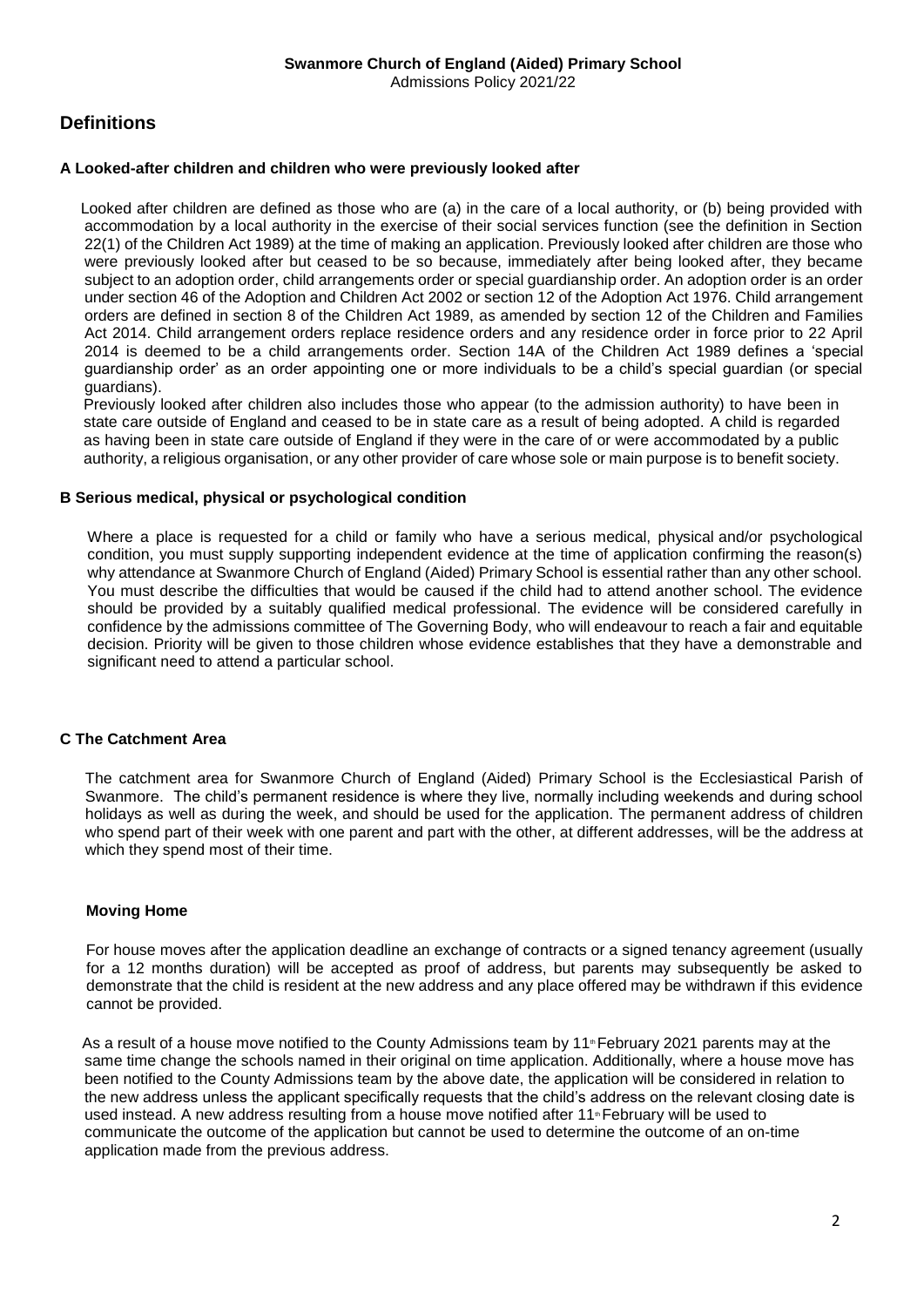## **Swanmore Church of England (Aided) Primary School**

Admissions Policy 2021/22

Overseas residents with a planned relocation to Hampshire will be asked to provide exchange of contracts, signed tenancy agreement (usually of 12 month duration) or other evidence to substantiate ownership of the property. If this cannot be provided, the applicant's current (overseas) address will be used in the application.

**For UK service families** with official proof of posting to Hampshire and of a relocation date, a Unit postal address, quartering area address or future home address will be accepted as the address for the application, in accordance with the School Admissions Code.

## **D Siblings**

'Sibling' refers to a brother or sister, half brother or half sister, adoptive brother or adoptive sister, foster brother or foster sister, step brother or step sister, living as one family unit at the same address. It will also be applied to situations where a full, half or adopted brother or sister are living at separate addresses. Categories 4 and 5 includes children who at the time of admission have a sibling for whom the offer of a place at the preferred school has been accepted, even if the sibling is not yet attending.

## **E Displaced**

Displaced refers to a child who was refused a place at the catchment school in the normal admission round having named it in the application and was not offered a higher named preference school. To identify the child's catchment school please use the links below. Note that some addresses are in catchment for more than one school and in this case, displaced refers to a child who was refused a place at any of their catchment schools.

https://www.hants.gov.uk/educationandlearning/findaschool/schooldetails?dfesno=3392

## **Additional Information**

#### **Tie-breaker**

If **The School** is oversubscribed, Hampshire County Council's admission policies for Community and Controlled schools use a distance measure to prioritise applications. In the situation that two or more applications measure the same distance to the school, random allocation will be used as explained on Hampshire's website. The use of this is rare but the situations where random allocation would be required are:

- Same cohort siblings (this does not include twins or multiple births who are an exception to Infant Class Size regulation)
- Unrelated applicants who live equal distance from the school
- House of multiple occupation (where living accommodation is shared but not bedrooms eg not a block of flats)
- Forces families applying with a posting order and for admission purposes the unit address is used as there is no allocated housing order.

Each random allocation event is only valid for the allocation of the available school place.

On any waiting list the remaining applicants will remain equally ranked and any further place offered will be offered the result of a further random allocation.

In making a random allocation it is important that there is scrutiny from a person who is not involved in the allocation process. The roles involved with that random allocation are:-

• Independent Adjudicator (IA) – this is a person who ensures that the process is carried out in a correct and transparent way. The IA must be independent of the school for which the allocation is to be made, and must also be independent of the County Admissions Team.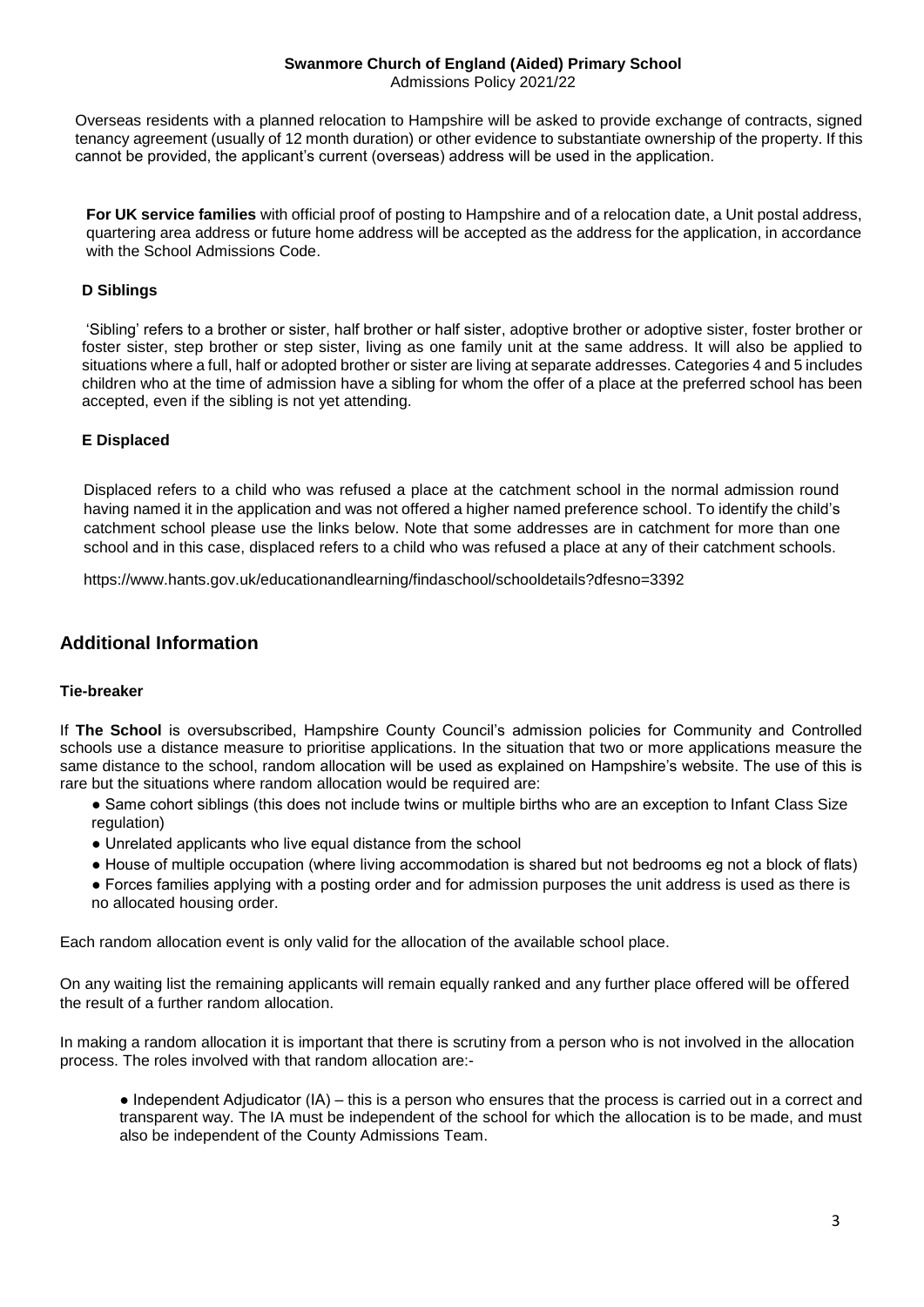## **Swanmore Church of England (Aided) Primary School**

Admissions Policy 2021/22

• Senior Admissions Officer (SAO) – this is an officer from the County Admissions Team who is responsible for carrying out the administration of the random allocation procedure and recording the result, under the scrutiny of the IA.

 $\bullet$  Person who makes the draw (P) – this must be a person independent of the school for which the allocation is to be made and must be a person who is not part of the Admissions team.

#### **Who can apply?**

Only a parent can apply for a place at a school. A parent is any person who has parental responsibility for or is the legal guardian of the child, as set out in the Children Act 1989.

#### **How to apply**

The Local Authority operates a Co-ordinated Admissions scheme which processes all main round (ordinary) admission applications. They also publish a Composite Prospectus which details all admission arrangements for schools within the Local Authority. Please see<http://www3.hants.gov.uk/education/admissions> for the prospectus and details of the scheme.

You must complete a Local Authority Application Form available from website http://www3.hants.gov.uk/education/admissions/ad-applyonline.html. Should you wish to use a paper application, please contact the school office who will be pleased to issue you with one.

#### **Admissions Process**

The Governing Body will consider first all those applications received by the published deadline of **midnight on 15 January 2021**. Notifications to parents offering a place will be sent by the Local Authority on **16 April 2021**.

Applications made after **midnight on 15 January 2021** will be considered after all on-time applications have been fully processed unless exceptional circumstances merit consideration alongside on-time applications.

For the normal admission round, all on-time preferences will be considered simultaneously and ranked in accordance with the admission criteria. If more than one school can offer a place, the parent's highest stated available preference will be allocated.

#### **Pupils with an Education Health Care Plan**

The governors will admit any pupil whose Education, Health Care Plan (EHCP) names Swanmore Church of England (Aided) Primary School. Where possible these children will be admitted within the PAN.

#### **Multiple births**

Where a twin or child from a multiple birth is admitted to a school under this policy then any further twin or child of the same multiple birth will be admitted, if the parents so wish, even though this may raise the number in the year group above **The School**'s PAN.

#### **In-year applications (ordinary)**

The allocation of any places which may become available during the year will be made on the basis of the current Admissions Criteria. There are no deadline dates for in year applications. Applications must be made using the Local Authority Admission Form available on line at <http://www3.hants.gov.uk/education/admissions/ad-applyonline.html> Any parent with parental responsibility can apply for a place for their child at any time to any school. The Governing Body will decide whether a place can be offered at Swanmore C of E Primary School.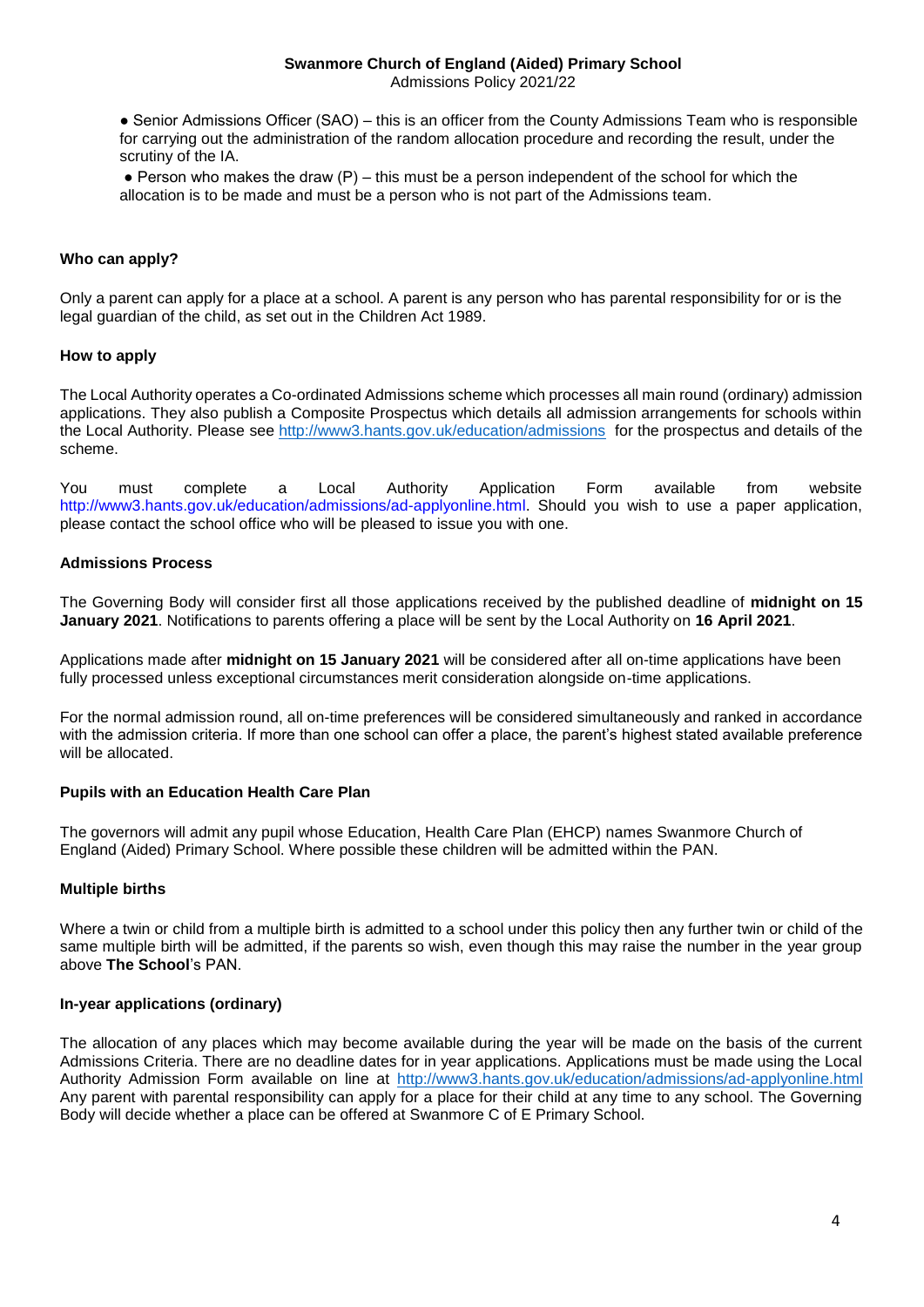#### **In-Year Fair Access placements by the local authority**

The local authority must ensure that all pupils are placed in schools as quickly as possible. It may therefore sometimes be necessary for a pupil to be placed by the local authority, or a local placement panel acting on behalf of the authority, in a particular school even if there is a waiting list for admission. Such placements will be made in accordance with the provisions of the local authority's In-Year Fair Access Protocol. The Protocol is based on legislation and government quidance.

#### **School Closure**

In the event of a school closure, pupils from the closing school may be given priority for any school nominated as the receiving school. Specific arrangements will be determined by the Local Authority in accordance with the School Admissions Code and will be published at the time for the specific school affected.

#### **Waiting lists**

When all available places have been allocated, a waiting list will be operated by Swanmore C of E Primary School. All children not being offered a place will automatically be placed on the waiting list for the School. Any places that become available will be allocated according to the criteria of the admission policy with no account being taken of the length of time on the waiting list or any priority order expressed as part of the main admission round. Fair Access admissions and school closure arrangements will take priority over the waiting list.

The waiting list will be reviewed and revised:

- each time a child is added to, or removed from, the waiting list;
- when a child's changed circumstances affect their priority:

● periodically when parents, with a child on the waiting list, will be contacted and asked if they wish to remain on the list for the following school year.

At the time of receiving an offer of a school place parents will be advised of the process for adding their child's name to a school's waiting list. Parents may keep their child's name on the waiting list of as many schools or academies as they wish and for as long as they wish.

#### **Starting school and deferred entry to Year R**

The admission authorities will provide for the admission of all children to Swanmore C of E Primary School in the September following their fourth birthday. When the child has been offered a place at the school:

a) that child is entitled to a full-time place in the September following their fourth birthday b) the child's parents can defer the date on which their child is admitted to the school until later in the year, but not beyond the point at which they reach compulsory school age and not beyond the beginning of the final term of the school year for which it was made c) where the parents wish, children may attend part-time until later in the school year but not beyond the point at which they reach compulsory school age.

#### *Notes on compulsory school age and summer born children*

A child is not required to start school until they have reached compulsory school age following their fifth birthday. For summer born children this is almost a full school year after the point at which they could first be admitted. Compulsory school age is set out in section 8 of the Education Act 1996 and The Education (Start of Compulsory School Age) Order 1998. A child reaches compulsory school age on the prescribed day following his fifth birthday (or on his fifth birthday if it falls on a prescribed day). The prescribed days are 31 December, 31 March and 31 August.